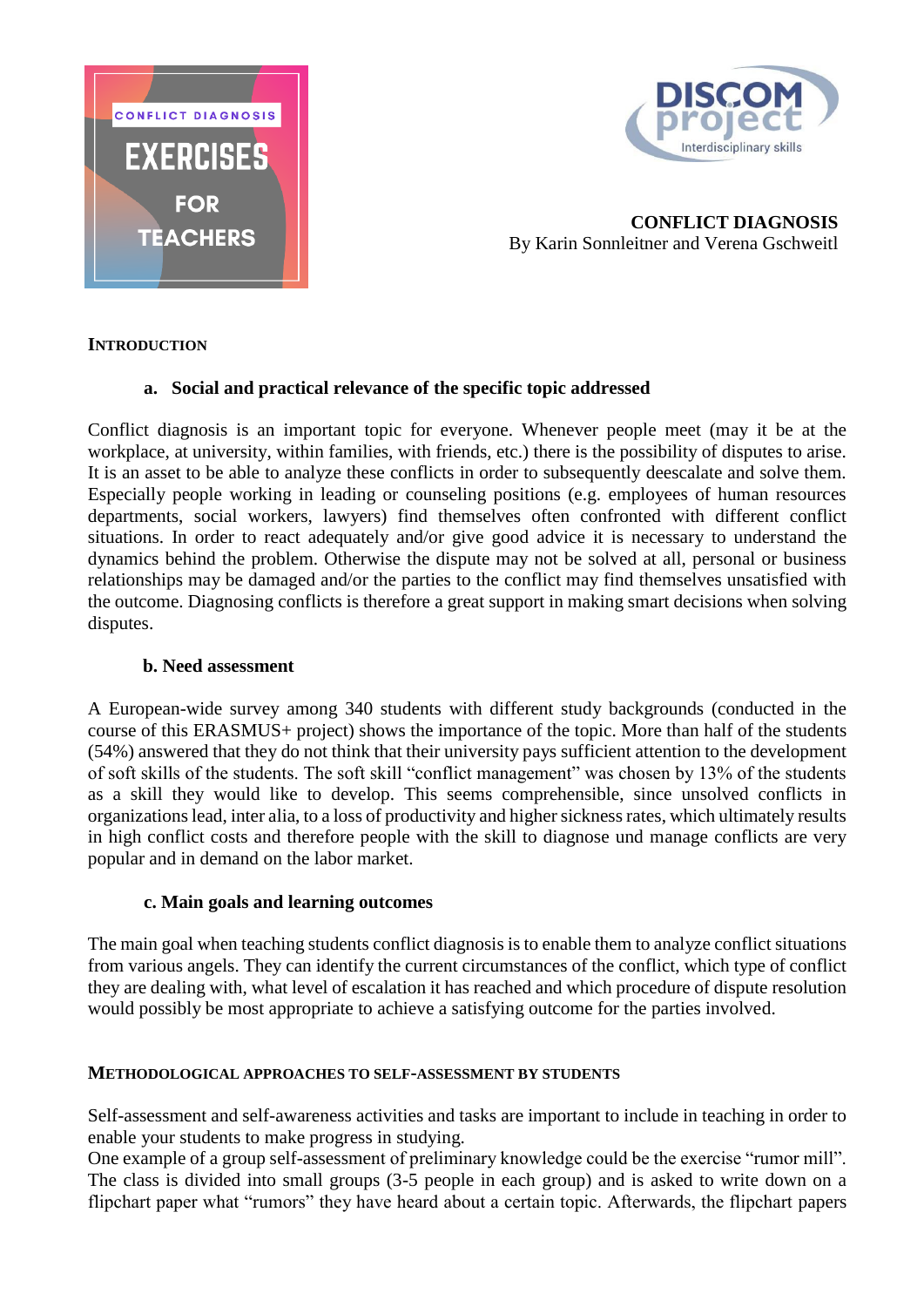will be put up in class and discussed together with the teacher. This way, it can be seen what level of knowledge the groups already possess and what aspects of the topic need further clarification or explanation.

Another example to encourage self-assessment is to ask students after practical tasks (such as active listening) to tell you themselves

- what they have done well ("I was good at summarizing what my exercise-partner said."),
- what they would like to improve, phrased in a positive way ("Next time I will ask more open questions."), and
- their learning outcome from the exercise ("I have learned that people open up more easily if you pay attention only to them and their story instead of being distracted by your phone or other things.").

## **CONFLICT DIAGNOSIS**

**a. Symptoms of poor conflict diagnosis**

If conflicts are not diagnosed right (or not at all) before taking action various problems might occur.

- The conflict might not be solved at all, because the real cause of the dispute was not found.
- The false dispute resolution method or strategy might be chosen if the level of conflict escalation is not diagnosed. This means there might be either too less or too much of intervention by a third party, which could again lead in the first case to the dispute not being solved at all. In the second case an intervention, e.g. by the court, might damage the relationship between the conflicting party, although they would have been able to solve their problem in an amicable way.
- One or more of the conflicting parties may be very unsatisfied with the outcome of the chosen method/strategy, since their needs and interests in solving the dispute were not identified right or not at all.

## b. **Elements of effective conflict diagnosis**

Effective conflict diagnosis includes

- Identifying the circumstances of the case (what causes the conflict, who is part of the conflict, how are their roles defined, what are the relations between them, what are their interests and needs in solving the dispute etc.)
- Identifying the type of conflict (inter- or intrapersonal, structural, distributional etc.)
- Identifying the current stage of the conflict (level of escalation, are parties willing to cooperate etc.)

## **c. Examples from real life – common mistakes**

A common mistake that is made when conflicts within organizations occur is the wrong analysis of the conflict cause, respectively conflict type. For example, when co-workers are having a dispute it might often seem like a personal conflict between them, while the real cause of the problem lies within the structure of the organization. It could be that the roles of the employees are organized in a way that they inevitably constrain each other when fulfilling their tasks. Trying to find a consensus on a personal level without working on the structural problem will not work.

Another mistake would be to refer parties of a dispute to the court, although the level of escalation of their dispute would allow them still to find a solution with the help of e.g. mediation. In practice, many people do not know about the alternatives when (legal) problems arise and therefore immediately think about court proceedings that should actually be ultima ratio.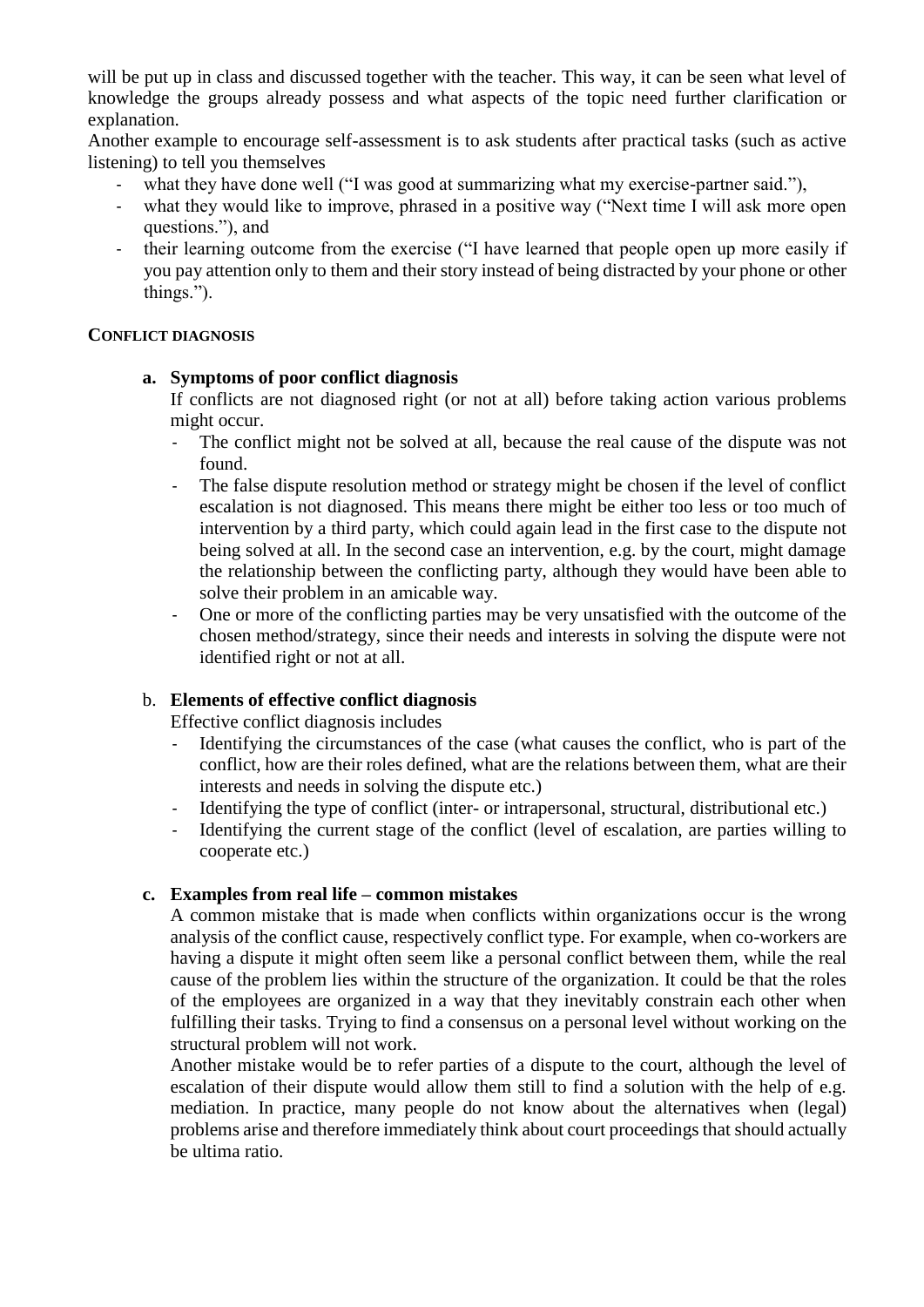#### **SPECIFIC ACTIONS TO BE TAKEN TO INCREASE THE ABILITY TO DIAGNOSE CONFLICTS**

- Practice active listening (summarizing, paraphrasing and questioning)
- Learn about different types of conflicts
- Learn about different dispute resolution methods (e.g. mediation, arbitration, conciliation, court proceedings)
- Learn about different models to analyze conflicts (e.g. Glasl, Schwarz)
- Study real case examples
- Practice with mock cases

## **REFERENCES & FURTHER READINGS**

*Aaron Marjorie*, Client Science: Advice for Lawyers on Initial Client Interviews, available online: clientsciencecourse.com (2013).

*Fisher Roger, Ury William, Patton Bruce, Boutsikaris Dennis*, Getting to yes: negotiating agreement without giving in (New York 2011 Simon & Schuster).

*Glasl Friedrich*, Konfliktmanagement: ein Handbuch für Führungskräfte, BeraterInnen und Berater, 11th edition (Bern – Haupt – Stuttgart 2013 Verlag Freies Geistesleben).

*Glasl Friedrich, Weeks Dudley*, Die Kernkompetenzen für Mediation und Konfliktmanagement. Ein Praxisbuch mit Fallbeispielen auf DVD (Stuttgart 2008 Concordia Verlag).

*Hagen Johann, Lenz Cristina*, Wirtschaftsmediation. Theorie, Verfahren, Technik, Praxis (Wien 2008 Manz).

*Proksch Stephan*, Conflict Management (Vienna 2016 Springer) 2 ff.

Pruitt Dean G., Sung Hee Kim, Social Conflict. Escalation, Stalemate, and Settlement, 3<sup>rd</sup> edition (Boston et. al. 2004 McGraw-Hill Education Ltd.).

*Schwarz Gerhard*, Konfliktmanagement. Konflikte erkennen, analysieren, lösen, 9th edition (Wiesbaden 2014 Springer).

*Solarte-Vásquez Maria Claudia*, The Wider Context: An Introduction to Conflict Management and Dispute Resolution, in: Mediation in Civil and Criminal Cases to Foster European Wide Settlement of Disputes (E-Book), available online: https://mediation.turiba.ly/index.php?id=42.

*Weeks Dudley*, The Eight Essential Steps to Conflict Resolution: Preserving Relationships at Work, at Home, and in the Community (New York 1994 Penguin Putnam Inc.).

# **EXERCISE 1**

## **ACTIVE LISTENING**

In small groups, the students practice "one-sidedly controlled dialogue" and active listening.

- Student A is a sender and tells of a professional or personal conflict.
- Student B is the receiver, s/he listens and gives short summaries about feelings and thoughts, checking her/his understanding of what s/he heard.
- Student C is an observer.

Each member of the group should play each role at least once.

#### Notes for the trainers:

Note that the participants stick to the guidelines and point out that this is an exercise that is not practiced in this extreme form in everyday life. The focus is on practicing active listening and not on the chosen